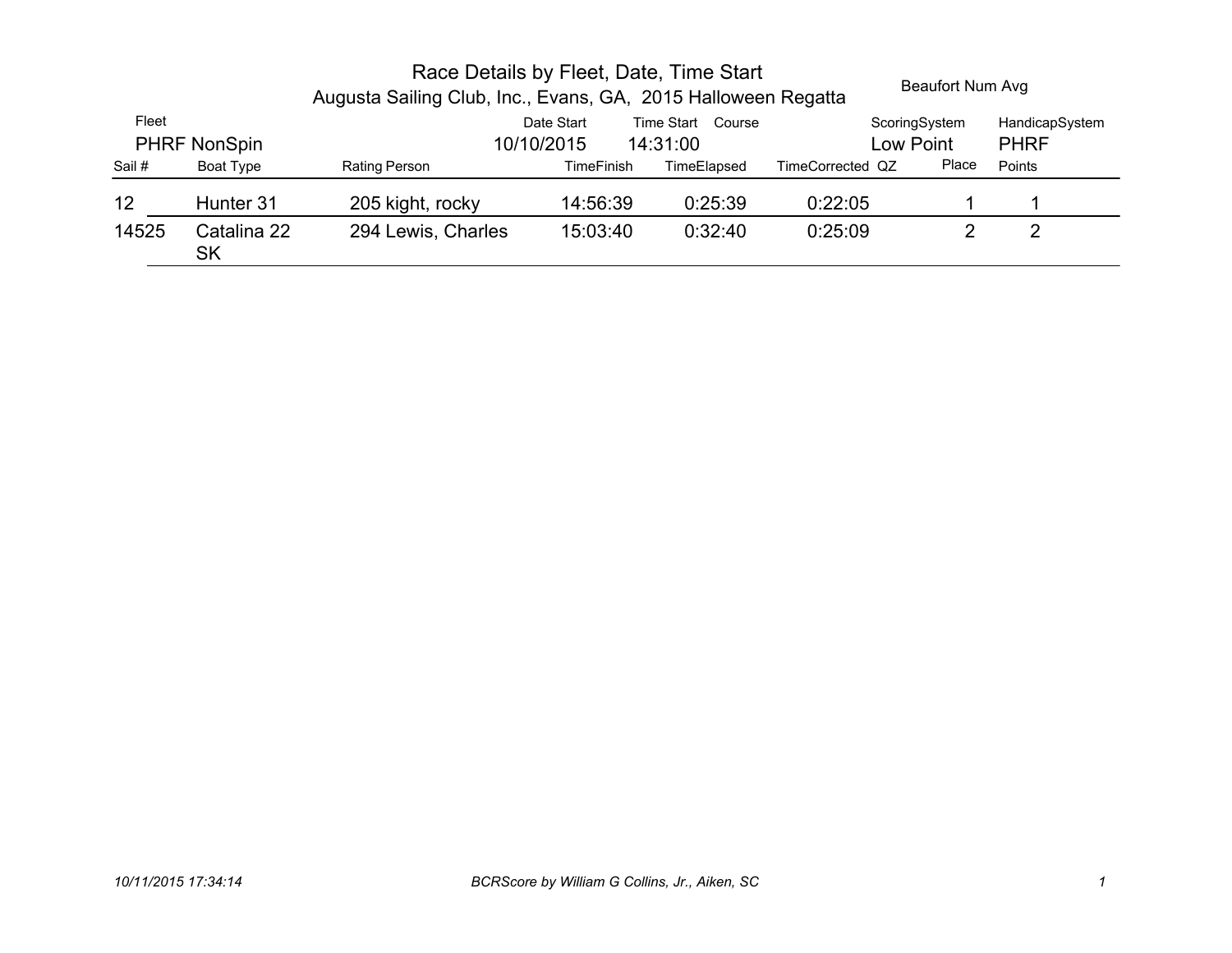|        |                          | Race Details by Fleet, Date, Time Start<br>Augusta Sailing Club, Inc., Evans, GA, 2015 Halloween Regatta |            | Beaufort Num Avg  |                  |       |                |
|--------|--------------------------|----------------------------------------------------------------------------------------------------------|------------|-------------------|------------------|-------|----------------|
| Fleet  |                          |                                                                                                          | Date Start | Time Start Course | ScoringSystem    |       | HandicapSystem |
|        | <b>PHRF NonSpin</b>      |                                                                                                          | 10/11/2015 | 10:13             | Low Point        |       | <b>PHRF</b>    |
| Sail # | Boat Type                | Rating Person                                                                                            | TimeFinish | TimeElapsed       | TimeCorrected QZ | Place | Points         |
| 12     | Hunter 31                | 205 kight, rocky                                                                                         | 10:46:57   | 0:33:57           | 0:29:14          |       |                |
| 14525  | Catalina 22<br><b>SK</b> | 294 Lewis, Charles                                                                                       | 10:51:26   | 0:38:26           | 0:29:36          |       | 2              |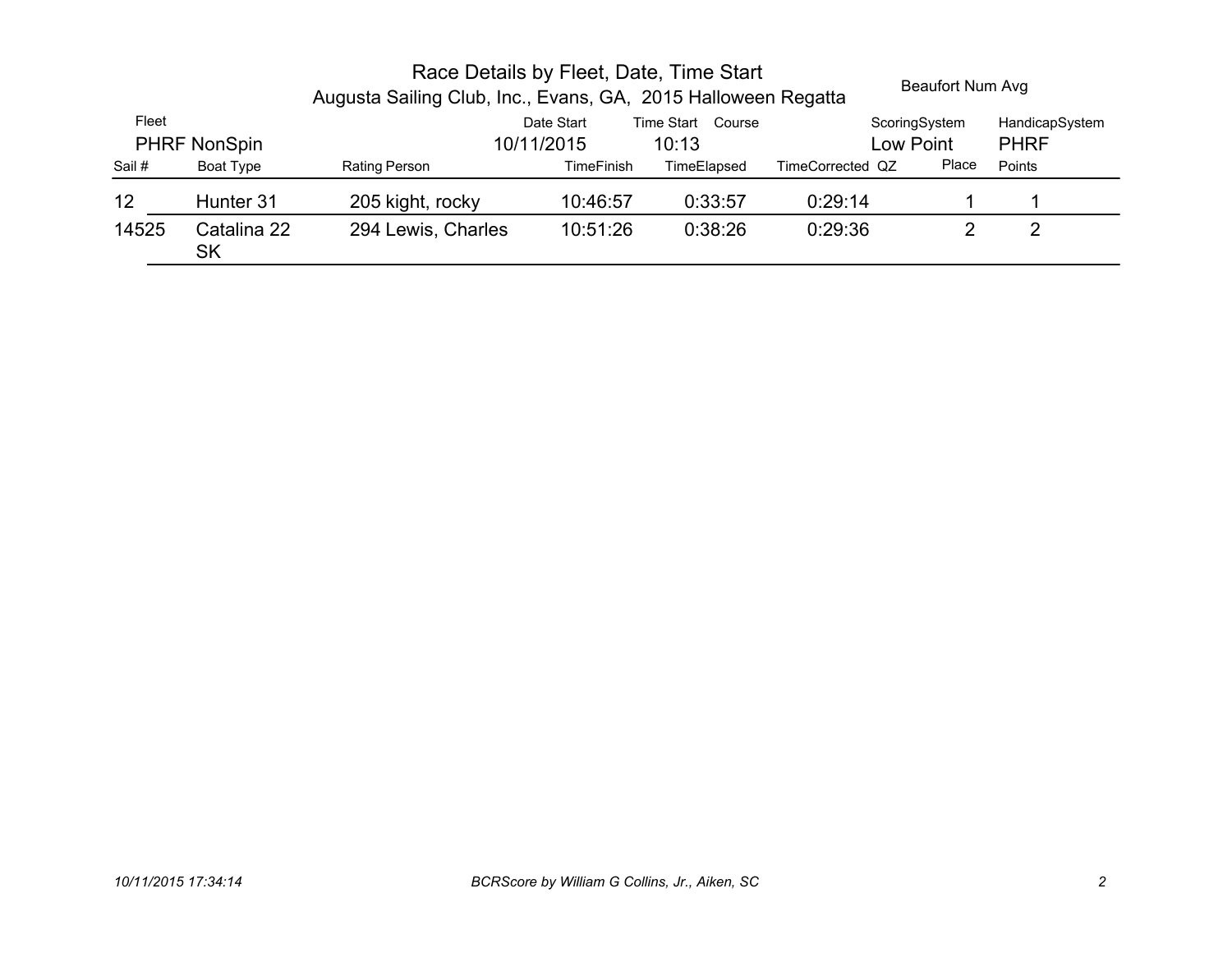|                              |                          | Race Details by Fleet, Date, Time Start<br>Augusta Sailing Club, Inc., Evans, GA, 2015 Halloween Regatta |                          |                               |                  | Beaufort Num Avg |                               |  |
|------------------------------|--------------------------|----------------------------------------------------------------------------------------------------------|--------------------------|-------------------------------|------------------|------------------|-------------------------------|--|
| Fleet<br><b>PHRF NonSpin</b> |                          |                                                                                                          | Date Start<br>10/11/2015 | Time Start<br>Course<br>11:24 | Low Point        | ScoringSystem    | HandicapSystem<br><b>PHRF</b> |  |
| Sail #                       | Boat Type                | <b>Rating Person</b>                                                                                     | <b>TimeFinish</b>        | TimeElapsed                   | TimeCorrected QZ | Place            | Points                        |  |
| 12                           | Hunter 31                | 205 kight, rocky                                                                                         | 11:56:23                 | 0:32:23                       | 0.27.53          |                  |                               |  |
| 14525                        | Catalina 22<br><b>SK</b> | 294 Lewis, Charles                                                                                       | 12:15:19                 | 0:51:19                       | 0:39:31          |                  |                               |  |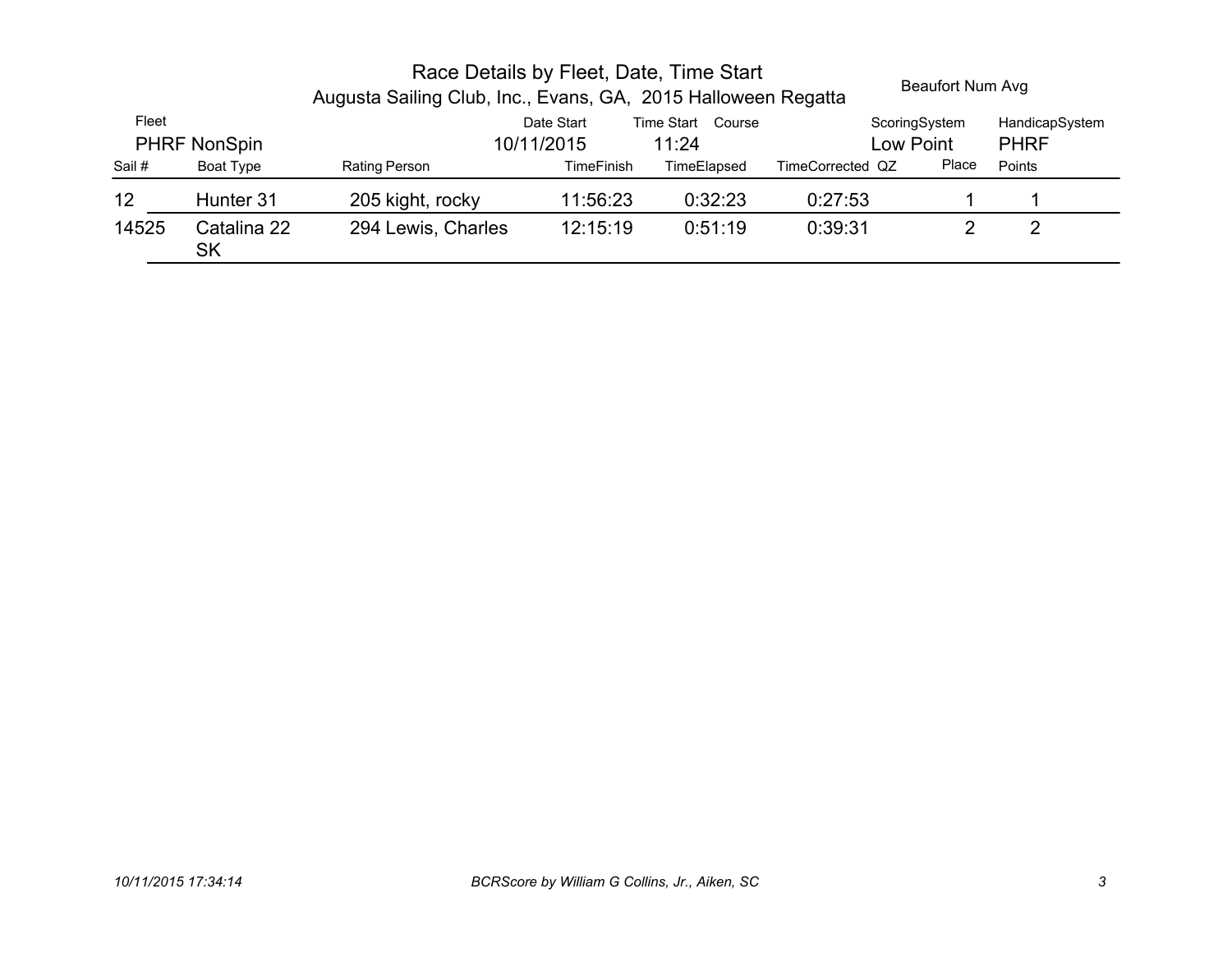|                                |              |                                | Race Details by Fleet, Date, Time Start<br>Beaufort Num Avg<br>Augusta Sailing Club, Inc., Evans, GA, 2015 Halloween Regatta |                                  |                  |                            |                               |
|--------------------------------|--------------|--------------------------------|------------------------------------------------------------------------------------------------------------------------------|----------------------------------|------------------|----------------------------|-------------------------------|
| Fleet<br><b>PHRF Spinnaker</b> |              |                                | Date Start<br>10/10/2015                                                                                                     | Time Start<br>Course<br>14:31:00 |                  | ScoringSystem<br>Low Point | HandicapSystem<br><b>PHRF</b> |
| Sail #                         | Boat Type    | Rating Person                  | TimeFinish                                                                                                                   | TimeElapsed                      | TimeCorrected QZ | Place                      | Points                        |
| 173                            | J-80 155 Jib | 116 Bertram.<br><b>Bradley</b> | 15:07:11                                                                                                                     | 0:36:11                          | 0:35:19          |                            |                               |
| 3604                           | $J-24$       | 174 Addie,<br>Graeme           | 15:11:26                                                                                                                     | 0:40:26                          | 0:36:18          | 2                          | 2                             |
| 545                            | $J-22$       | 182 White, Joshua              | 15:12:52                                                                                                                     | 0:41:52                          | 0:37:11          | 3                          | 3                             |
| 32988                          | Capri 30     | 114 Claffey, Jim               | 15:09:25                                                                                                                     | 0:38:25                          | 0:37:36          | 4                          | 4                             |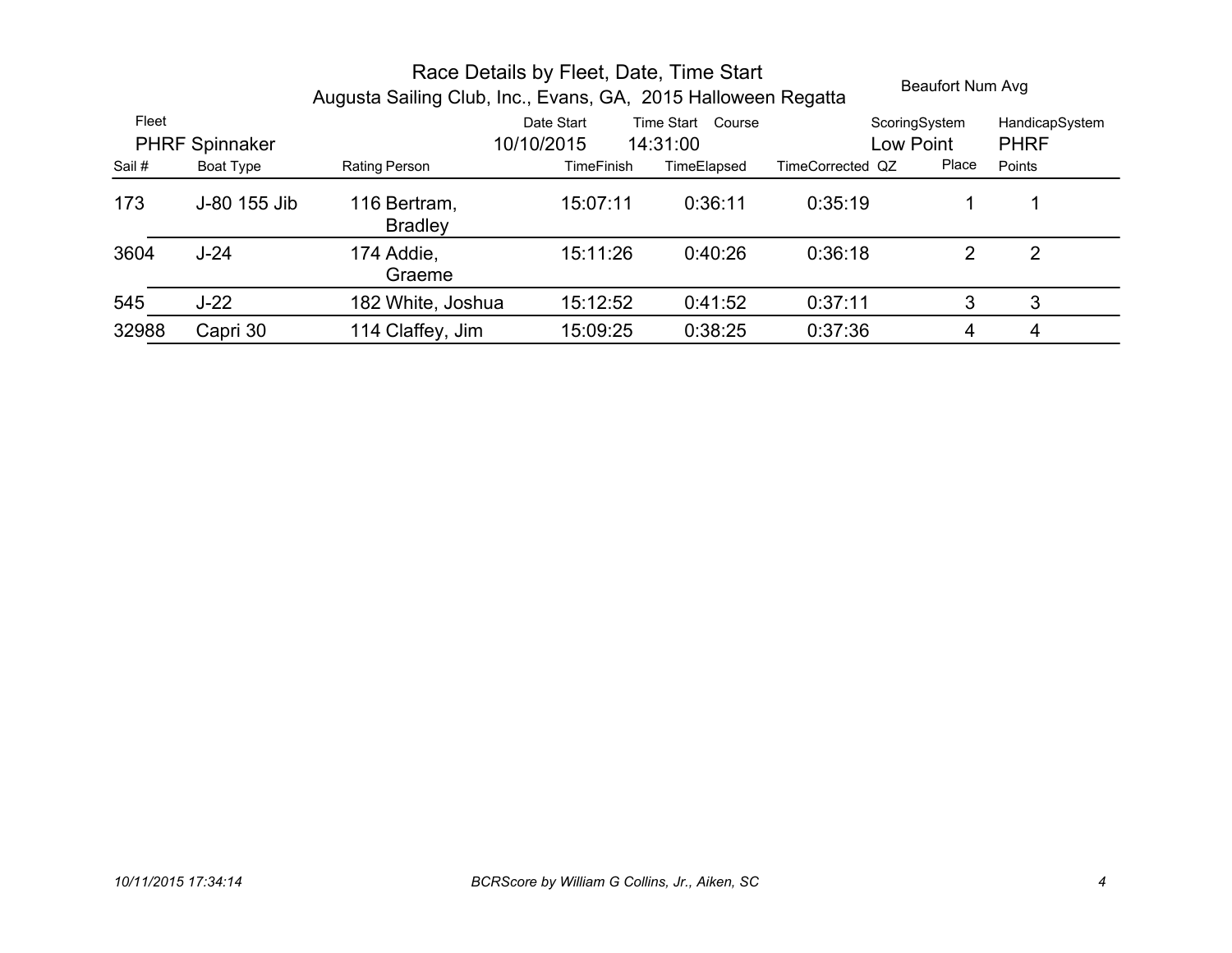|                                | racc Details by Fleet, Date, Time Otan<br>Beaufort Num Avg<br>Augusta Sailing Club, Inc., Evans, GA, 2015 Halloween Regatta |                                |                          |                            |                  |                            |                               |  |  |
|--------------------------------|-----------------------------------------------------------------------------------------------------------------------------|--------------------------------|--------------------------|----------------------------|------------------|----------------------------|-------------------------------|--|--|
| Fleet<br><b>PHRF Spinnaker</b> |                                                                                                                             |                                | Date Start<br>10/11/2015 | Time Start Course<br>10:13 |                  | ScoringSystem<br>Low Point | HandicapSystem<br><b>PHRF</b> |  |  |
| Sail #                         | Boat Type                                                                                                                   | <b>Rating Person</b>           | <b>TimeFinish</b>        | TimeElapsed                | TimeCorrected QZ | Place                      | Points                        |  |  |
| 173                            | J-80 155 Jib                                                                                                                | 116 Bertram,<br><b>Bradley</b> | 10:57:35                 | 0:44:35                    | 0:43:31          |                            |                               |  |  |
| 32988                          | Capri 30                                                                                                                    | 114 Claffey, Jim               | 10:58:19                 | 0:45:19                    | 0:44:22          | 2                          | 2                             |  |  |
| 3604                           | $J-24$                                                                                                                      | 174 Addie,<br>Graeme           | 11:03:30                 | 0:50:30                    | 0:45:20          | 3                          | 3                             |  |  |
| 545                            | $J-22$                                                                                                                      | 182 White, Joshua              | 11:06:06                 | 0:53:06                    | 0:47:09          | 4                          | 4                             |  |  |